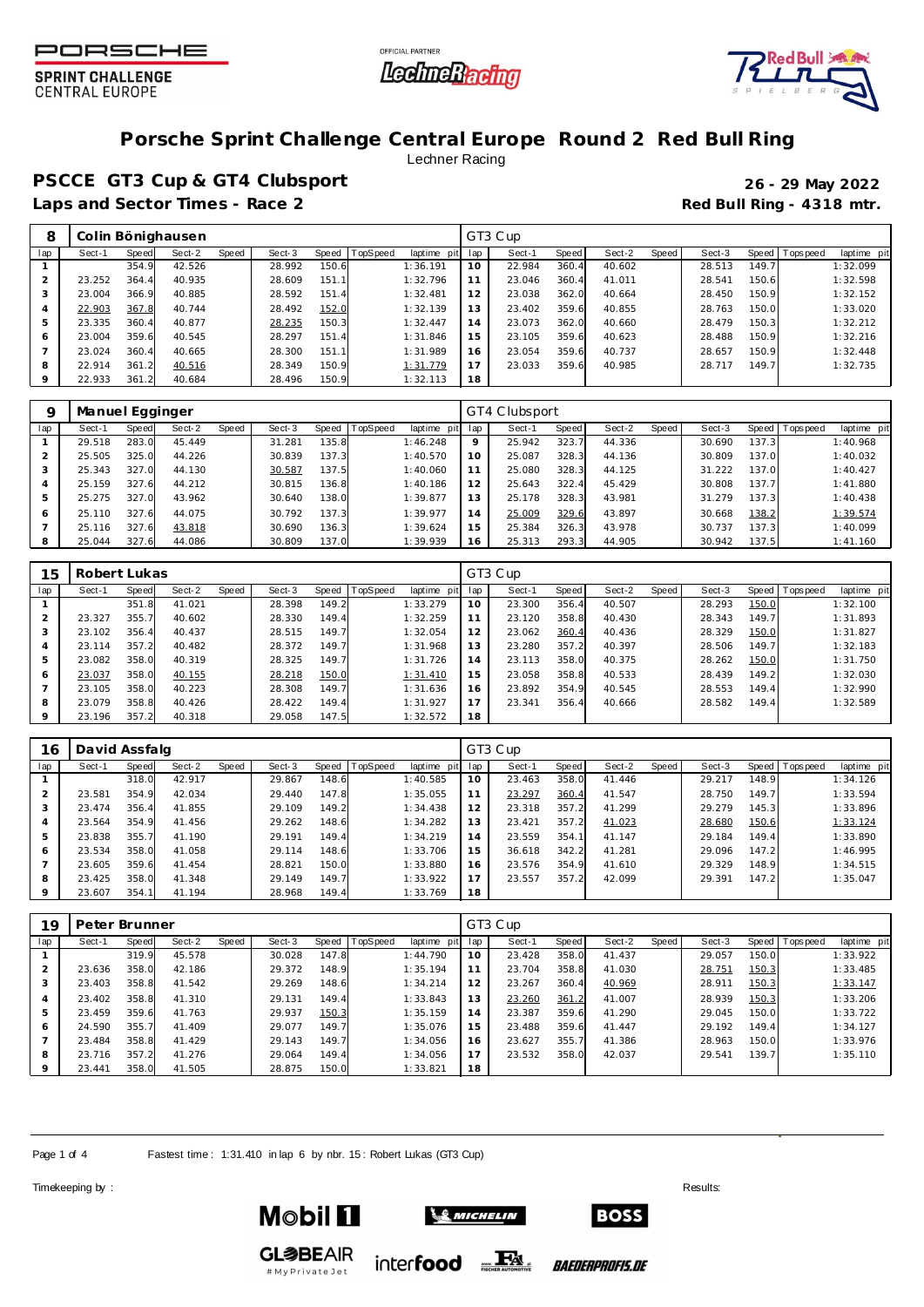





## **Porsche Sprint Challenge Central Europe Round 2 Red Bull Ring**

Lechner Racing

**PSCCE GT3 Cup & GT4 Clubsport 26 - 29 May 2022** Laps and Sector Times - Race 2 **Red Bull Ring - 4318 mtr.** 

| 20      | Harald Proczyk |       |        |       |        |       |          |             |     | GT3 Cup |       |        |         |        |       |                 |             |
|---------|----------------|-------|--------|-------|--------|-------|----------|-------------|-----|---------|-------|--------|---------|--------|-------|-----------------|-------------|
| lap     | Sect-1         | Speed | Sect-2 | Speed | Sect-3 | Speed | TopSpeed | laptime pit | lap | Sect-1  | Speed | Sect-2 | Speed ' | Sect-3 |       | Speed Tops peed | laptime pit |
|         |                | 348.8 | 41.700 |       | 28.603 | 149.4 |          | 1:34.594    | 10  | 23.341  | 357.2 | 40.585 |         | 28.196 | 150.6 |                 | 1:32.122    |
|         | 23.181         | 358.8 | 40.869 |       | 28.485 | 150.0 |          | 1:32.535    |     | 23.041  | 360.4 | 40.442 |         | 28.305 | 150.6 |                 | 1:31.788    |
|         | 23.177         | 358.0 | 40.808 |       | 28.426 | 150.6 |          | 1:32.411    | 12  | 23.033  | 361.2 | 40.644 |         | 28.877 | 150.3 |                 | 1:32.554    |
| 4       | 23.115         | 358.8 | 40.782 |       | 28.268 | 150.3 |          | 1:32.165    | 13  | 22.983  | 359.6 | 40.844 |         | 28.532 | 148.9 |                 | 1:32.359    |
| 5       | 23.106         | 359.6 | 40.673 |       | 28.278 | 149.2 |          | 1:32.057    | 14  | 23.072  | 360.4 | 40.715 |         | 28.360 | 150.9 |                 | 1:32.147    |
| 6       | 23.140         | 358.0 | 40.626 |       | 28.267 | 150.3 |          | 1:32.033    | 15  | 23.098  | 358.8 | 40.755 |         | 28.400 | 150.6 |                 | 1:32.253    |
|         | 23.024         | 359.6 | 40.627 |       | 28.236 | 150.3 |          | 1:31.887    | 16  | 23.156  | 359.6 | 40.661 |         | 28.414 | 149.4 |                 | 1:32.231    |
| 8       | 23.076         | 359.6 | 40.573 |       | 28.255 | 150.0 |          | 1:31.904    |     | 23.102  | 361.2 | 40.794 |         | 28.996 | 149.4 |                 | 1:32.892    |
| $\circ$ | 23.020         | 358.8 | 40.546 |       | 28.240 | 150.9 |          | 1:31.806    | 18  |         |       |        |         |        |       |                 |             |

| 23             | Pal Berg |       |        |       |        |       |                 |             |         | GT3 Cup |       |        |         |        |       |                 |             |
|----------------|----------|-------|--------|-------|--------|-------|-----------------|-------------|---------|---------|-------|--------|---------|--------|-------|-----------------|-------------|
| lap            | Sect-1   | Speed | Sect-2 | Speed | Sect-3 | Speed | <b>TopSpeed</b> | laptime pit | lap     | Sect-1  | Speed | Sect-2 | Speed ' | Sect-3 |       | Speed Tops peed | laptime pit |
|                |          | 342.2 | 42.340 |       | 29.058 | 148.0 |                 | 1:39.025    | $\circ$ | 23.515  | 354.9 | 41.481 |         | 29.055 | 148.6 |                 | 1:34.051    |
| 2              | 23.536   | 359.6 | 41.562 |       | 29.089 | 149.7 |                 | 1:34.187    | 10      | 23.686  | 358.0 | 41.622 |         | 28.959 | 149.7 |                 | 1:34.267    |
| 3              | 23.489   | 359.6 | 41.354 |       | 28.814 | 148.9 |                 | 1:33.657    |         | 23.319  | 357.2 | 41.550 |         | 28.864 | 150.3 |                 | 1:33.733    |
| $\overline{4}$ | 23.314   | 362.0 | 41.941 |       | 28.754 | 150.0 |                 | 1:34.009    | 12      | 23.290  | 356.4 | 41.714 |         | 28.927 | 149.4 |                 | 1:33.931    |
| 5              | 23.298   | 358.8 | 41.493 |       | 29.085 | 150.0 |                 | 1:33.876    | 13      | 23.583  | 356.4 | 42.448 |         | 28.909 | 149.4 |                 | 1:34.940    |
| 6              | 23.442   | 358.8 | 41.819 |       | 28.900 | 150.0 |                 | 1:34.161    | 14      | 23.380  | 359.6 | 41.981 |         | 29.118 | 149.2 |                 | 1:34.479    |
|                | 23.875   | 357.2 | 41.494 |       | 28.826 | 150.0 |                 | 1:34.195    | 15      | 23.704  | 349.5 | 42.936 |         | 29.136 | 148.3 |                 | 1:35.776    |
| 8              | 23.473   | 358.0 | 41.233 |       | 28.892 | 150.0 |                 | 1:33.598    | 16      |         |       |        |         |        |       |                 |             |

| 25  |        |       | Vinzent Höllwarth |       |        |       |          |             |     | GT3 Cup |       |        |       |        |       |                |             |
|-----|--------|-------|-------------------|-------|--------|-------|----------|-------------|-----|---------|-------|--------|-------|--------|-------|----------------|-------------|
| lap | Sect-1 | Speed | Sect-2            | Speed | Sect-3 | Speed | TopSpeed | laptime pit | lap | Sect-1  | Speed | Sect-2 | Speed | Sect-3 |       | Speed Topspeed | laptime pit |
|     |        | 348.8 | 41.836            |       | 29.062 | 150.6 |          | 1:36.467    | 10  | 23.006  | 362.8 | 40.914 |       | 28.488 | 150.6 |                | 1:32.408    |
|     | 23.721 | 358.8 | 41.135            |       | 28.794 | 149.2 |          | 1:33.650    | 11  | 23.094  | 362.8 | 40.588 |       | 28.475 | 150.9 |                | 1:32.157    |
| 3   | 23.232 | 361.2 | 41.051            |       | 28.611 | 149.4 |          | 1:32.894    | 12  | 23.111  | 362.8 | 40.743 |       | 28.564 | 150.6 |                | 1:32.418    |
| 4   | 23.089 | 360.4 | 40.738            |       | 28.644 | 150.0 |          | 1:32.471    | 1.3 | 23.026  | 362.8 | 41.360 |       | 28.718 | 150.3 |                | 1:33.104    |
| 5   | 23.163 | 361.2 | 40.686            |       | 28.664 | 150.0 |          | 1:32.513    | 14  | 23.198  | 363.6 | 40.900 |       | Pit In |       |                | 1:36.487    |
| 6   | 23.214 | 362.0 | 40.772            |       | 28.560 | 151.1 |          | 1:32.546    | 15  | Pit Out | 358.8 | 41.204 |       | 28.631 | 150.3 |                | 1:48.323    |
|     | 23.302 | 362.0 | 40.714            |       | 28.735 | 150.0 |          | 1:32.751    | 16  | 23.256  | 358.0 | 40.667 |       | 28.741 | 150.0 |                | 1:32.664    |
| 8   | 23.192 | 362.0 | 40.755            |       | 28.723 | 150.0 |          | 1:32.670    | 17  | 23.105  | 360.4 | 40.692 |       | 28.691 | 150.9 |                | 1:32.488    |
| 9   | 23.079 | 362.0 | 40.797            |       | 28.634 | 150.3 |          | 1:32.510    | 18  |         |       |        |       |        |       |                |             |

| 26  | Ollie Jumper |              |        |       |        |       |          |             |     | GT3 Cup |       |        |       |        |       |                   |             |
|-----|--------------|--------------|--------|-------|--------|-------|----------|-------------|-----|---------|-------|--------|-------|--------|-------|-------------------|-------------|
| lap | Sect-1       | <b>Speed</b> | Sect-2 | Speed | Sect-3 | Speed | TopSpeed | laptime pit | lap | Sect-1  | Speed | Sect-2 | Speed | Sect-3 |       | Speed   Tops peed | laptime pit |
|     |              | 348.8        | 42.251 |       | 29.277 | 149.2 |          | 1:37.081    | 10  | 23.139  | 361.2 | 40.716 |       | 28.878 | 150.6 |                   | 1:32.733    |
|     | 23.640       | 357.2        | 41.085 |       | 28.694 | 150.3 |          | 1:33.419    | 11  | 23.172  | 362.0 | 40.793 |       | 28.425 | 151.1 |                   | 1:32.390    |
|     | 23.191       | 362.0        | 40.986 |       | 28.790 | 150.9 |          | 1:32.967    | 12  | 23.223  | 359.6 | 40.899 |       | 28.726 | 150.9 |                   | 1:32.848    |
| 4   | 23.173       | 361.2        | 40.852 |       | 28.678 | 150.0 |          | 1:32.703    | 13  | 23.084  | 361.2 | 40.808 |       | 29.379 | 148.6 |                   | 1:33.271    |
|     | 23.243       | 359.6        | 40.845 |       | 28.724 | 150.3 |          | 1:32.812    | 14  | 23.310  | 361.2 | 41.191 |       | 29.345 | 150.0 |                   | 1:33.846    |
| 6   | 23.128       | 360.4        | 40.885 |       | 28.761 | 150.6 |          | 1:32.774    | 15  | 23.225  | 360.4 | 41.107 |       | 29.171 | 150.0 |                   | 1:33.503    |
|     | 23.231       | 359.6        | 40.835 |       | 28.459 | 151.4 |          | 1:32.525    | 16  | 23.177  | 359.6 | 41.018 |       | 28.872 | 150.3 |                   | 1:33.067    |
| 8   | 23.179       | 360.4        | 40.683 |       | 28.547 | 150.3 |          | 1:32.409    | 17  | 23.307  | 358.0 | 41.280 |       | 29.253 | 150.6 |                   | 1:33.840    |
|     | 23.104       | 361.2        | 40.939 |       | 28.779 | 150.0 |          | 1:32.822    | 18  |         |       |        |       |        |       |                   |             |

| 28             | Freddy Kremer |       |        |       |        |       |          |                |     | GT3 Cup |       |        |       |        |       |                   |             |
|----------------|---------------|-------|--------|-------|--------|-------|----------|----------------|-----|---------|-------|--------|-------|--------|-------|-------------------|-------------|
| lap            | Sect-1        | Speed | Sect-2 | Speed | Sect-3 | Speed | TopSpeed | laptime<br>pit | lap | Sect-1  | Speed | Sect-2 | Speed | Sect-3 |       | Speed   Tops peed | laptime pit |
|                | 30.205        | 288.6 | 45.428 |       | 30.347 | 146.7 |          | 1:45.980       | 10  | 23.745  | 358.0 | 42.402 |       | 29.892 | 147.5 |                   | 1:36.039    |
|                | 24.022        | 329.0 | 42.474 |       | 29.794 | 148.0 |          | 1:36.290       | 11  | 23.780  | 358.0 | 42.415 |       | 29.909 | 147.5 |                   | 1:36.104    |
| 3              | 23.957        | 354.9 | 42.294 |       | 29.890 | 145.1 |          | 1:36.141       | 12  | 23.771  | 356.4 | 42.043 |       | 29.543 | 148.6 |                   | 1:35.357    |
| $\overline{A}$ | 23.875        | 355.7 | 42.048 |       | 29.795 | 146.4 |          | 1:35.718       | 13  | 23.831  | 358.0 | 41.880 |       | 29.425 | 147.5 |                   | 1:35.136    |
| 5              | 23.958        | 352.6 | 42.002 |       | 29.732 | 146.4 |          | 1:35.692       | 14  | 23.679  | 357.2 | 42.148 |       | 29.417 | 148.9 |                   | 1:35.244    |
| 6              | 24.104        | 354.9 | 41.731 |       | 29.412 | 147.2 |          | 1:35.247       | 15  | 23.486  | 360.4 | 42.255 |       | 29.628 | 146.7 |                   | 1:35.369    |
|                | 23.938        | 356.4 | 42.139 |       | 29.897 | 147.8 |          | 1:35.974       | 16  | 23.914  | 339.3 | 42.526 |       | 29.969 | 145.9 |                   | 1:36.409    |
| 8              | 23.593        | 357.2 | 42.247 |       | 29.733 | 147.2 |          | 1:35.573       | 17  | 23.774  | 356.4 | 42.107 |       | 29.772 | 147.5 |                   | 1:35.653    |
| 9              | 23.680        | 358.0 | 42.152 |       | 30.022 | 146.4 |          | 1:35.854       | 18  |         |       |        |       |        |       |                   |             |

Page 2 of 4 Fastest time: 1:31.410 in lap 6 by nbr. 15: Robert Lukas (GT3 Cup)

Timekeeping by : Results:  $\blacksquare$ 





**GL参BEAIR** inter**food** FALL #MyPrivateJet

*BAEDERPROFIS.DE* 

**BOSS**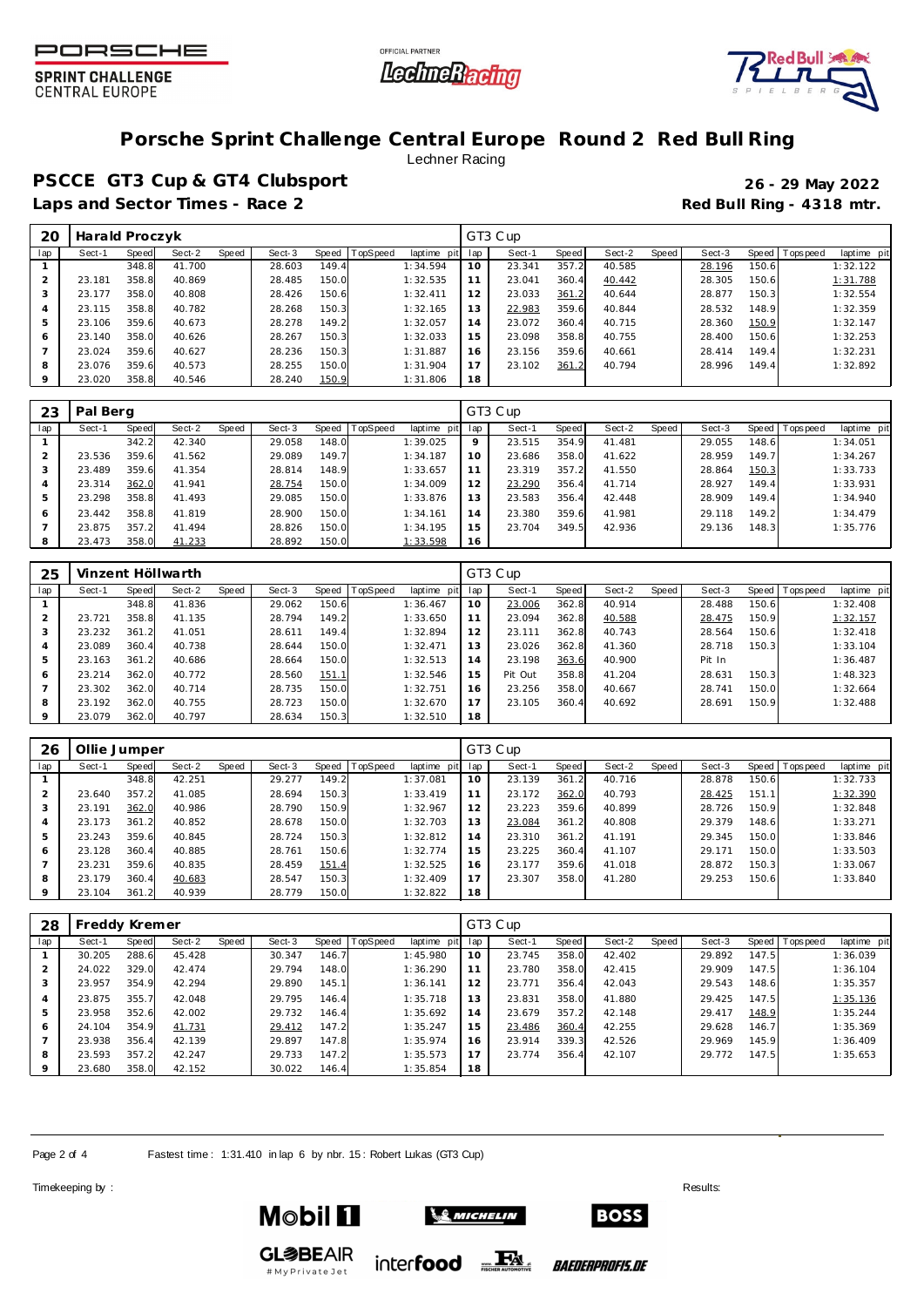





# **Porsche Sprint Challenge Central Europe Round 2 Red Bull Ring**

Lechner Racing

**PSCCE GT3 Cup & GT4 Clubsport 26 - 29 May 2022** Laps and Sector Times - Race 2 **Red Bull Ring - 4318 mtr.** 

| 32      | Karol Kret |       |        |       |        |       |                |             |     | GT3 Cup 991.2 |       |        |       |        |       |                |             |
|---------|------------|-------|--------|-------|--------|-------|----------------|-------------|-----|---------------|-------|--------|-------|--------|-------|----------------|-------------|
| lap     | Sect-1     | Speed | Sect-2 | Speed | Sect-3 |       | Speed TopSpeed | laptime pit | lap | Sect-1        | Speed | Sect-2 | Speed | Sect-3 |       | Speed Topspeed | laptime pit |
|         |            | 342.2 | 42.223 |       | 29.206 | 149.2 |                | 1:37.904    | 10  | 23.151        | 362.0 | 41.121 |       | 29.065 | 149.7 |                | 1:33.337    |
|         | 23.557     | 354.9 | 41.449 |       | 29.157 | 148.9 |                | 1:34.163    | 11  | 23.420        | 361.2 | 41.332 |       | 28.841 | 151.4 |                | 1:33.593    |
| 3       | 23.500     | 357.2 | 41.382 |       | 29.037 | 149.7 |                | 1:33.919    | 12  | 23.263        | 361.2 | 41.247 |       | 28.822 | 151.1 |                | 1:33.332    |
| 4       | 23.288     | 359.6 | 40.919 |       | 28.919 | 150.3 |                | 1:33.126    | 13  | 23.249        | 361.2 | 41.236 |       | 29.073 | 150.0 |                | 1:33.558    |
| 5       | 23.204     | 360.4 | 40.957 |       | 28.816 | 150.3 |                | 1:32.977    | 14  | 23.313        | 362.0 | 41.080 |       | 28.923 | 150.9 |                | 1:33.316    |
| 6       | 23.226     | 359.6 | 41.019 |       | 28.668 | 151.1 |                | 1:32.913    | 15  | 23.679        | 361.2 | 41.356 |       | 29.243 | 148.9 |                | 1:34.278    |
|         | 23.211     | 361.2 | 40.873 |       | 28.912 | 150.3 |                | 1:32.996    | 16  | 23.729        | 358.0 | 41.690 |       | 29.092 | 150.3 |                | 1:34.511    |
| 8       | 23.286     | 361.2 | 40.783 |       | 28.719 | 150.9 |                | 1:32.788    | 17  | 23.407        | 358.8 | 42.420 |       | 29.305 | 148.6 |                | 1:35.132    |
| $\circ$ | 23.273     | 361.2 | 40.962 |       | 28.855 | 150.6 |                | 1:33.090    | 18  |               |       |        |       |        |       |                |             |

| 38  | Stefan Rehkopf |       |        |       |        |       |          |                |     | GT3 Cup 991.2 |       |        |       |        |       |                |             |
|-----|----------------|-------|--------|-------|--------|-------|----------|----------------|-----|---------------|-------|--------|-------|--------|-------|----------------|-------------|
| lap | Sect-1         | Speed | Sect-2 | Speed | Sect-3 | Speed | TopSpeed | laptime<br>pit | lap | Sect-1        | Speed | Sect-2 | Speed | Sect-3 |       | Speed Topspeed | laptime pit |
|     |                | 347.3 | 42.328 |       | 29.048 | 149.7 |          | 1:35.998       | 10  | 23.014        | 362.8 | 41.096 |       | 28.821 | 150.0 |                | 1:32.931    |
|     | 23.233         | 361.2 | 40.797 |       | 28.724 | 151.7 |          | 1:32.754       |     | 23.048        | 363.6 | 40.823 |       | 28.793 | 149.2 |                | 1:32.664    |
|     | 23.043         | 362.8 | 40.738 |       | 28.659 | 150.6 |          | 1:32.440       | 12  | 23.031        | 364.4 | 40.868 |       | 28.629 | 150.3 |                | 1:32.528    |
|     | 22.964         | 361.2 | 40.728 |       | 28.607 | 151.1 |          | 1:32.299       | 13  | 23.091        | 362.8 | 41.066 |       | 29.042 | 150.3 |                | 1:33.199    |
|     | 23.531         | 363.6 | 41.175 |       | 28.712 | 150.6 |          | 1:33.418       | 14  | 23.049        | 362.8 | 40.750 |       | 28.965 | 150.0 |                | 1:32.764    |
| 6   | 22.878         | 362.8 | 40.555 |       | 28.865 | 150.6 |          | 1:32.298       | 15  | 23.077        | 363.6 | 40.706 |       | 29.605 | 148.9 |                | 1:33.388    |
|     | 22.957         | 363.6 | 40.564 |       | 28.631 | 151.4 |          | 1:32.152       | 16  | 23.178        | 362.0 | 41.028 |       | 29.145 | 149.7 |                | 1:33.351    |
| 8   | 22.932         | 365.3 | 41.051 |       | 28.656 | 150.9 |          | 1:32.639       | 17  | 23.100        | 362.8 | 41.293 |       | 29.808 | 148.9 |                | 1:34.201    |
|     | 23.006         | 362.0 | 40.848 |       | 28.831 | 150.0 |          | 1:32.685       | 18  |               |       |        |       |        |       |                |             |

| 47  | Günter Höge |       |        |       |        |       |                 |             | GT4 Clubsport |        |       |        |       |        |       |                   |             |
|-----|-------------|-------|--------|-------|--------|-------|-----------------|-------------|---------------|--------|-------|--------|-------|--------|-------|-------------------|-------------|
| lap | Sect-1      | Speed | Sect-2 | Speed | Sect-3 | Speed | <b>TopSpeed</b> | laptime pit | lap           | Sect-1 | Speed | Sect-2 | Speed | Sect-3 |       | Speed   Tops peed | laptime pit |
|     | 29.976      | 285.5 | 47.083 |       | 32.665 | 134.5 |                 | 1:49.724    | $\circ$       | 27.126 | 323.1 | 45.854 |       | 31.923 | 135.4 |                   | 1:44.903    |
|     | 25.770      | 326.3 | 45.153 |       | 31.897 | 135.2 |                 | 1:42.820    | 10            | 25.625 | 306.6 | 44.721 |       | 31.531 | 136.3 |                   | 1:41.877    |
|     | 25.546      | 327.6 | 45.272 |       | 31.915 | 135.8 |                 | 1:42.733    |               | 25.676 | 328.3 | 44.881 |       | 32.712 | 134.2 |                   | 1:43.269    |
|     | 25.843      | 325.7 | 44.838 |       | 32.404 | 134.5 |                 | 1:43.085    | 12            | 25.726 | 329.6 | 44.284 |       | 32.015 | 135.8 |                   | 1:42.025    |
| 5   | 25.833      | 325.7 | 44.929 |       | 32.044 | 136.6 |                 | 1:42.806    | 3             | 25.478 | 329.0 | 45.046 |       | 31.946 | 135.8 |                   | 1:42.470    |
| 6   | 25.594      | 327.0 | 44.946 |       | 31.581 | 134.5 |                 | 1:42.121    | l 4           | 25.737 | 328.3 | 46.481 |       | 33.551 | 135.2 |                   | 1:45.769    |
|     | 25.562      | 328.3 | 44.654 |       | 32.073 | 136.6 |                 | 1:42.289    | 15            | 25.816 | 327.6 | 45.095 |       | 31.809 | 134.7 |                   | 1:42.720    |
| 8   | 25.679      | 328.3 | 44.231 |       | 32.938 | 132.0 |                 | 1:42.848    | 16            | 25.279 | 328.3 | 44.232 |       | 31.571 | 136.1 |                   | 1:41.082    |

| 48  | Volker Sigwarth |              |        |       |        |       |          |             | GT3 Cup |        |       |        |       |        |       |                   |             |  |
|-----|-----------------|--------------|--------|-------|--------|-------|----------|-------------|---------|--------|-------|--------|-------|--------|-------|-------------------|-------------|--|
| lap | Sect-1          | <b>Speed</b> | Sect-2 | Speed | Sect-3 | Speed | TopSpeed | laptime pit | lap     | Sect-1 | Speed | Sect-2 | Speed | Sect-3 |       | Speed   Tops peed | laptime pit |  |
|     | 29.613          | 314.3        | 44.662 |       | 31.502 | 141.2 |          | 1:45.777    | 10      | 23.526 | 355.7 | 41.705 |       | 29.656 | 147.5 |                   | 1:34.887    |  |
|     | 24.207          | 354.1        | 42.344 |       | 30.010 | 147.8 |          | 1:36.561    | 11      | 23.583 | 354.1 | 41.769 |       | 30.222 | 148.0 |                   | 1:35.574    |  |
|     | 23.697          | 353.3        | 42.108 |       | 29.817 | 147.8 |          | 1:35.622    | 12      | 23.548 | 357.2 | 42.142 |       | 29.775 | 148.3 |                   | 1:35.465    |  |
|     | 23.788          | 355.7        | 42.244 |       | 29.735 | 147.5 |          | 1:35.767    | 13      | 23.633 | 357.2 | 41.973 |       | 30.397 | 147.8 |                   | 1:36.003    |  |
|     | 23.538          | 357.2        | 41.822 |       | 29.628 | 148.6 |          | 1:34.988    | 14      | 23.775 | 356.4 | 41.967 |       | 29.744 | 149.2 |                   | 1:35.486    |  |
| 6   | 23.697          | 357.2        | 42.062 |       | 29.931 | 148.3 |          | 1:35.690    | 15      | 23.415 | 360.4 | 42.622 |       | 30.018 | 147.8 |                   | 1:36.055    |  |
|     | 23.724          | 356.4        | 41.818 |       | 29.818 | 148.6 |          | 1:35.360    | 16      | 24.608 | 329.0 | 42.786 |       | 29.994 | 146.9 |                   | 1:37.388    |  |
| 8   | 23.992          | 353.3        | 41.702 |       | 29.952 | 147.8 |          | 1:35.646    | 17      | 23.776 | 356.4 | 42.015 |       | 30.540 | 145.6 |                   | 1:36.331    |  |
|     | 23.524          | 356.4        | 42.252 |       | 29.654 | 148.6 |          | 1:35.430    | 18      |        |       |        |       |        |       |                   |             |  |

| 56  | Günter Benninger |       |        |       |        |       |          |             | GT3 Cup |        |       |        |       |        |       |                   |             |  |
|-----|------------------|-------|--------|-------|--------|-------|----------|-------------|---------|--------|-------|--------|-------|--------|-------|-------------------|-------------|--|
| lap | Sect-1           | Speed | Sect-2 | Speed | Sect-3 | Speed | TopSpeed | laptime pit | lap     | Sect-1 | Speed | Sect-2 | Speed | Sect-3 |       | Speed   Tops peed | laptime pit |  |
|     | 29.060           | 288.  | 46.324 |       | 30.651 | 146.4 |          | 1:46.035    | 10      | 24.675 | 352.6 | 42.820 |       | 29.483 | 147.5 |                   | 1:36.978    |  |
|     | 24.149           | 354.1 | 42.893 |       | 29.679 | 147.2 |          | 1:36.721    |         | 24.034 | 356.4 | 42.078 |       | 29.170 | 149.2 |                   | 1:35.282    |  |
| 3   | 23.956           | 355.7 | 42.367 |       | 29.411 | 147.8 |          | 1:35.734    | 12      | 24.075 | 354.9 | 42.149 |       | 29.067 | 149.4 |                   | 1:35.291    |  |
| 4   | 23.977           | 348.8 | 42.254 |       | 29.251 | 148.0 |          | 1:35.482    | 13      | 24.023 | 345.8 | 42.012 |       | 29.274 | 147.2 |                   | 1:35.309    |  |
| 5   | 23.778           | 335.8 | 42.351 |       | 29.672 | 148.6 |          | 1:35.801    | 14      | 24.238 | 354.9 | 42.013 |       | 29.249 | 148.3 |                   | 1:35.500    |  |
| 6   | 23.943           | 348.8 | 42.085 |       | 29.611 | 146.7 |          | 1:35.639    | 15      | 23.451 | 358.0 | 42.331 |       | 29.870 | 147.2 |                   | 1:35.652    |  |
|     | 23.791           | 358.0 | 42.244 |       | 29.652 | 145.9 |          | 1:35.687    | 16      | 26.493 | 329.6 | 46.983 |       | 31.654 | 138.5 |                   | 1:45.130    |  |
| 8   | 23.702           | 357.2 | 42.531 |       | 29.587 | 147.2 |          | 1:35.820    | 17      | 24.628 | 349.5 | 43.931 |       | 31.698 | 126.1 |                   | 1:40.257    |  |
|     | 23.934           | 356.4 | 42.155 |       | 29.166 | 148.3 |          | 1:35.255    | 18      |        |       |        |       |        |       |                   |             |  |

Page 3 of 4 Fastest time: 1:31.410 in lap 6 by nbr. 15: Robert Lukas (GT3 Cup)

Timekeeping by : Results:  $\blacksquare$ 





**GL参BEAIR** #MyPrivateJet

inter**food** FALL

*BAEDERPROFIS.DE* 

**BOSS**